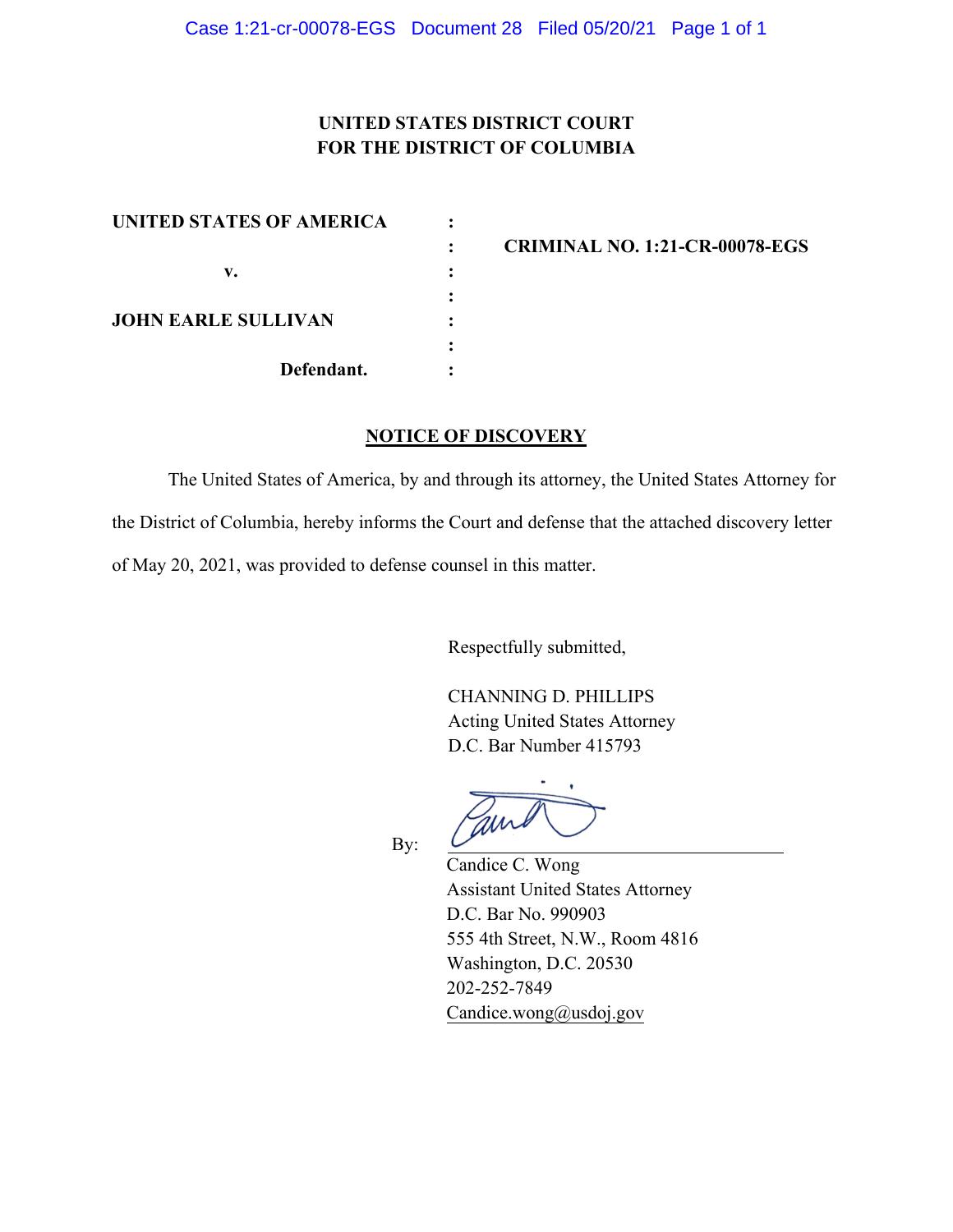## Case 1:21-cr-00078-EGS Document 28-1 Filed 05/20/21 Page 1 of 2



U.S. Department of Justice

Channing D. Phillips Acting United States Attorney

*District of Columbia*

*Judiciary Center 555 Fourth St., N.W. Washington, D.C. 20530*

May 20, 2021

Via Email Steven Kiersh Counsel for John Earle Sullivan 5335 Wisconsin Avenue, N.W., Suite 440 Washington, D.C. 20015 skiersh@aol.com

> Re: *United States v. John Earle Sullivan* Case No. 1:21-cr-00078-EGS

## Dear Counsel:

The enclosed letter memorializes the provision of the following preliminary discovery in this case, via filesharing, on May 19, 2021:

- 1. Video provided by link by Defendant on 1/9
- 2. 302 for Defendant's interview 1/11
- 3. HIGHLY SENSITIVE: CCTV-US Capitol Police surveillance footage (24 videos, 2 screenshots)
- 4. One audio recording from Defendant's voice recorder
- 5. Grand jury transcript and four exhibits from 2/3/2021
- 6. Documentation of footage transactions (9 files)
- 7. Square/website subpoena returns (12 files)
- 8. Google/website subpoena returns (7 files)
- 9. Google-Blogger subpoena returns (4 files)
- 10. Apple subpoena returns (8 files)
- 11. BB&T subpoena returns (2 files)
- 12. AFCU subpoena returns (4 files)
- 13. JP Morgan Chase subpoena returns (3 files)
- 14. Paypal-Venmo subpoena returns (29 files)
- 15. Discover subpoena return (1 file)
- 16. Twitter subpoena returns and 3 screenshots (27 files)
- 17. Amazon subpoena returns (3 files)